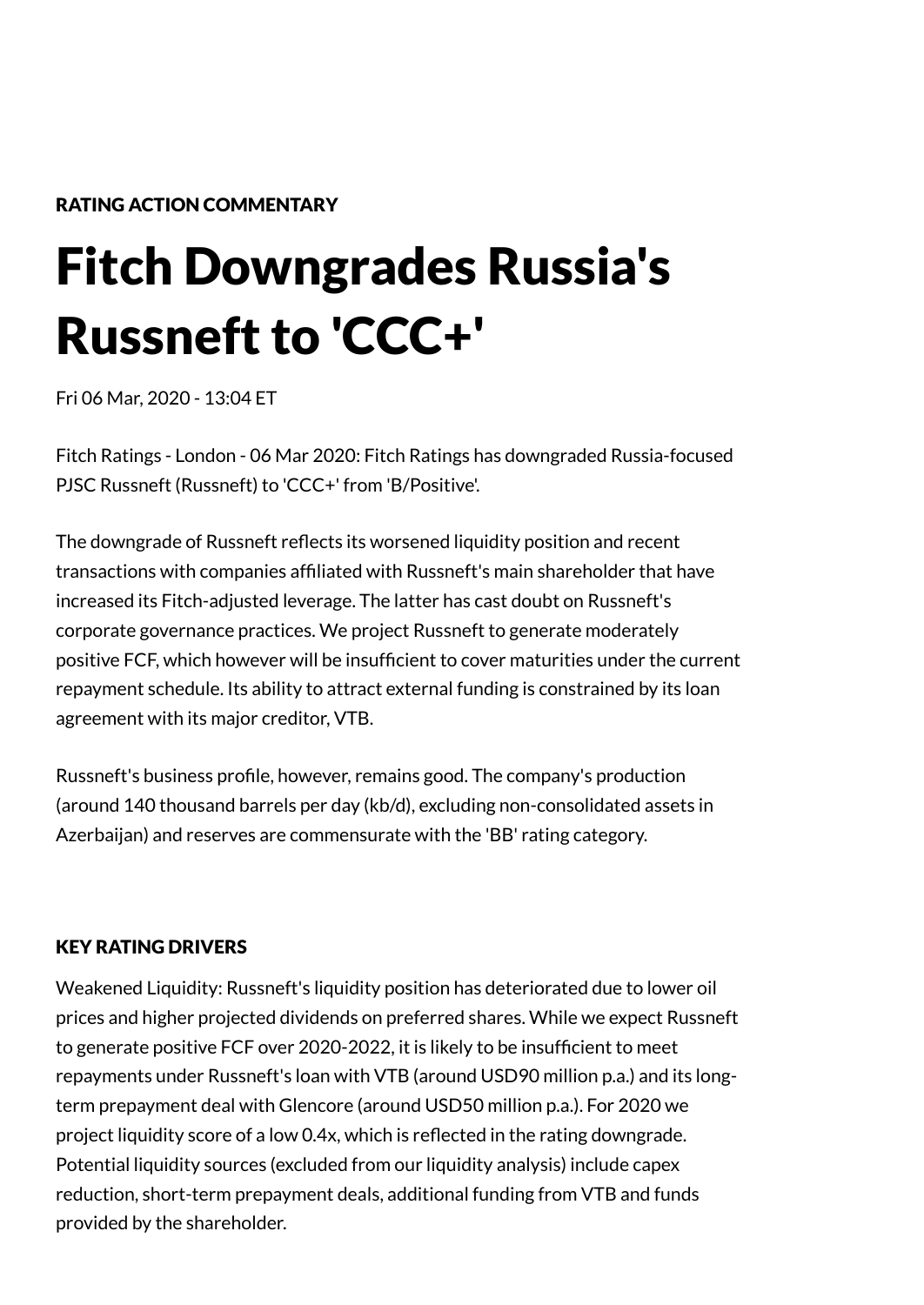High Dependence on a Single Creditor: The ability of Russneft to attract funding elsewhere, except for prepayment deals, is limited by its loan agreement with VTB. Absent such restriction, we believe it could be able to attract additional funding from Russian banks, though this is untested. Our base case is for VTB to continue cooperating with Russneft, including by providing additional funding or extending maturities, when required, given their relationship record and Russneft's good business pro�le. However, Russneft's high dependence on a single major creditor makes the company more vulnerable to liquidity risk.

High Adjusted Leverage: We project Russneft's funds from operations (FFO) net leverage (adjusted for operating leases, long-term prepayments and guarantees) to average 4.5x over 2020-2022. This is higher than our previous base case (around 3x over the same period), primarily because of certain transactions with affiliated companies. Russneft's leverage excluding Fitch's adjustments for the prepayment deals, preferred stock and guarantees is signi�cantly lower at 2.8x over 2020-2022.

Prepayments Deals: Glencore, Russneft's second-largest shareholder (31% of the common stock), has been supporting Russneft through long-term prepayments for future oil supplies. In 2019, it also attracted a long-term prepayment from VTB (used to fund a transaction with an af�liated company) and a short-term prepayment from a private trader (used for general corporate purposes). We estimate Russneft's total prepayment balance at end-2019 amounted to around RUB42 billion, up from RUB28 billion at end-2018. We view prepayments as effectively a debt-like instrument.

Concentrated Ownership: Russneft's shareholding structure is concentrated, with Mikhail Gutseriev and his family controlling 47% of ordinary shares. Russneft and other businesses controlled by Mr Gutseriev are consolidated under the umbrella of the Safmar group, which does not prepare public accounts. Moreover, most of Mr Gutseriev investments are not public companies and it is not possible to assess the financial position of the group.

Transactions with Af�liated Parties: In 2019, Russneft entered into several transactions with af�liated companies, including a guarantee for a EUR267 million loan to fund Mr Gutseriev's stake purchase in PJSC Kuzbass Fuel Company, and a short-term loan granted to an affiliated company for around EUR200 million (funded by the long-term prepayment from VTB). Russneft expects the latter loan will be repaid in 2020, which is not taken into account in our rating case. These recent transactions signal weak corporate governance practices and high exposure to key man risk, which is reflected in the 'CCC+' rating.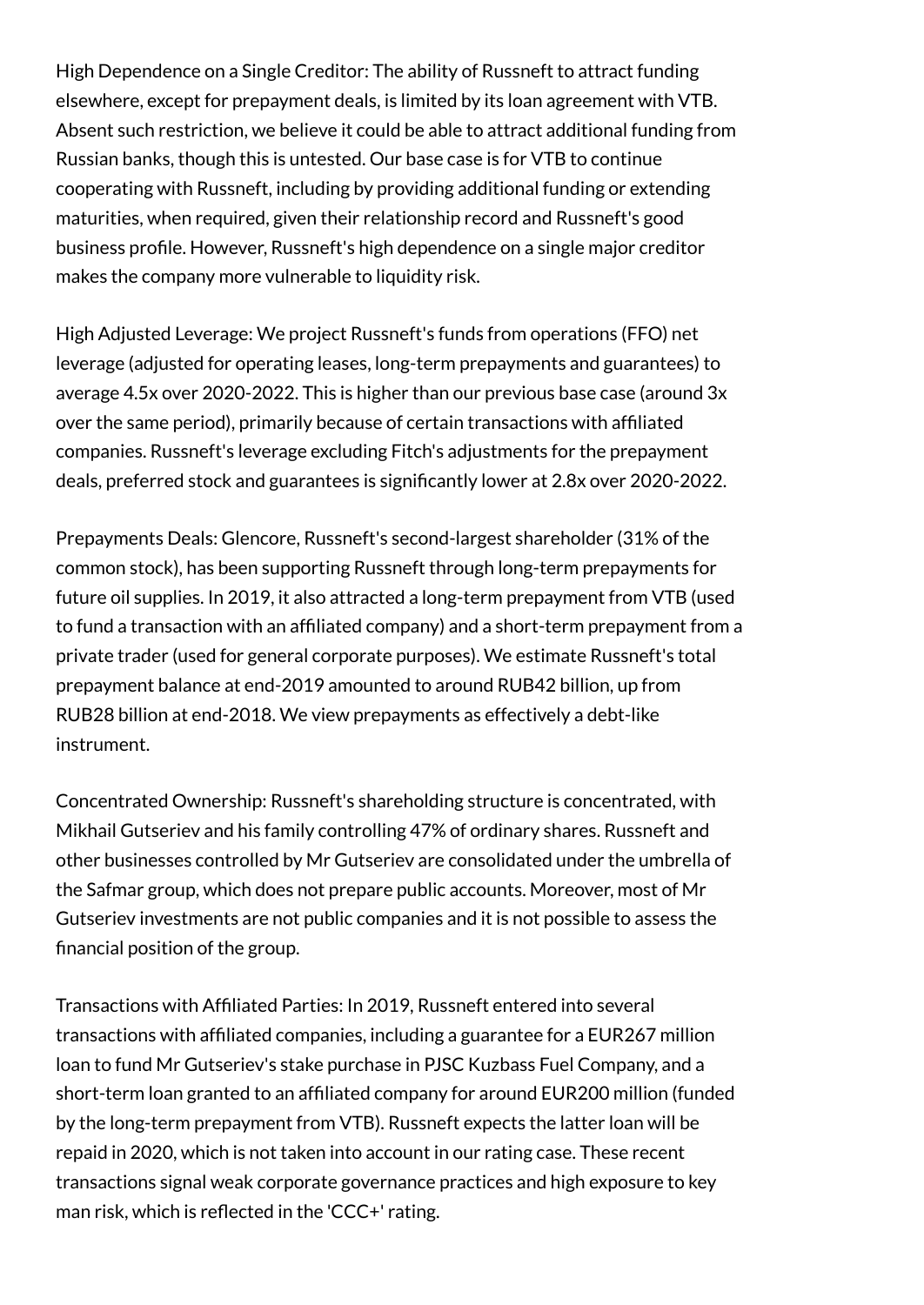Preferred Shares: In 2019, VTB purchased one-third of Russneft's preferred shares previously owned by Mr. Gutseriev's family and subsequently transferred to Rost Bank. The bank became part of the rescued and nationalised B&N Bank, now owned by the Central Bank of Russia (CBR). CBR later transferred the shares to Trust bank. In 2019, VTB purchased a third of the shares from Trust, while Russneft guaranteed to purchase back the shares from VTB for RUB21 billion in 2026, which we add to Russneft's adjusted debt. Russneft has also committed to increase its preferred dividend payments from USD16 million-USD40 million to a minimum USD60 million, and has provided a guarantee to VTB with regard to the minimum dividends payable to the bank.

Preferred Shares Treated as Debt: We continue to allocate the preferred stock as 100% debt according to Fitch's Corporate Hybrids Treatment and Notching Criteria. Even though the shares are non-cumulative, a decision not to pay preferred dividends would trigger the guarantee issued in favour of VTB and could, in our view, result in adverse reputational consequences for the company's main shareholder.

Tax Incentives Support Earnings: Russneft bene�ts from tax incentives enacted by the government to stimulate production from depleted and hard-to-recover reserves, where production costs are higher. Its strategy is to ramp up production at such fields, eg, Tagrinskoye and Verkhne-Shapshinskoye in western Siberia, through the application of enhanced oil recovery techniques, such as horizontal drilling and multistage fracking. In 2019, Russneft continued to increase the share of produced oil subject to tax incentives, which enabled it to generate broadly flat EBITDA year-onyear despite lower oil prices.

Stable Production and Reserves: We assume Russneft's production to marginally fall in 2020 and remain broadly stable over 2020-2023. Russneft's oil production and reserves are commensurate with the 'BB' rating category; however, the company has higher production costs than Russian peers' and higher susceptibility to potential changes in taxation (eg, reduction in tax incentives).

ESG Influence: Russneft has an ESG Relevance Score of 5 for Group Structure factor (eg Complexity, Transparency and Related-Party Transactions) due to material transactions with af�liated companies, including a loan and guarantees, which have been provided despite the company's already limited liquidity and have resulted in materially higher adjusted leverage. This has a negative impact on the credit profile, and is highly relevant to the rating, contributing to the downgrade.

Russneft has an ESG Relevance Score of 4 for Governance Structure (eg Board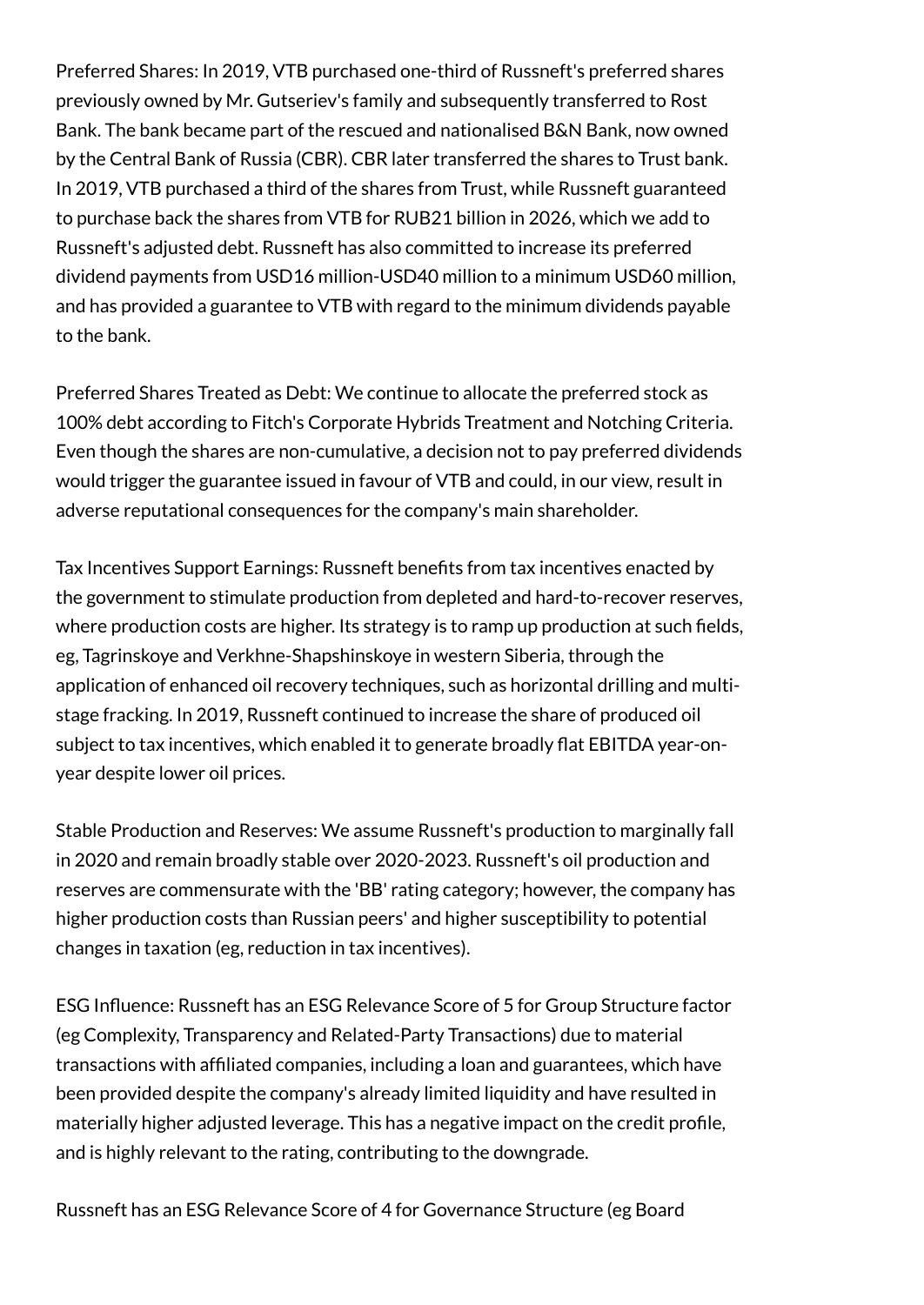Independence and Effectiveness; Ownership Concentration). We believe that the recent affiliated company transactions point to weak corporate governance practices and exposure to the key man risk, which has a negative impact on the credit profile, and is relevant to the rating in conjunction with other factors.

## DERIVATION SUMMARY

Russneft's downgrade reflects the company's weak liquidity position, high adjusted net leverage on the back of recent transactions with af�liated parties and corporate governance risks. The company's production (around 140kb/d in 2018) and proved reserves (around 1 billion barrels) are in line with the 'BB' rating category and its business profile and cash-flow generation are better than those of Seplat Petroleum Development Company (B-/Positive) and Lonestar Resources US, Inc. (B-/Stable), though Russneft has higher refinancing risks and weaker liquidity.

## KEY ASSUMPTIONS

Fitch's Key Assumptions Within Our Rating Case for the Issuer

- Exchange rate: USD/RUB 65.1 in 2020, 66.5 in 2021 and 66.5 thereafter;
- Upstream production falling 3% in 2020 and stagnant up to 2022;
- Improving per-barrel pro�tability due to higher share of production from greenfields with a favourable tax treatment;
- Capex averaging RUB20 billion in 2020-2022;
- Annual preferred dividends of USD60 million;
- No dividends paid to ordinary shareholders.

## RATING SENSITIVITIES

Developments That May, Individually or Collectively, Lead to Positive Rating Action

- Structural improvement in liquidity (liquidity score above 1.0x) and/or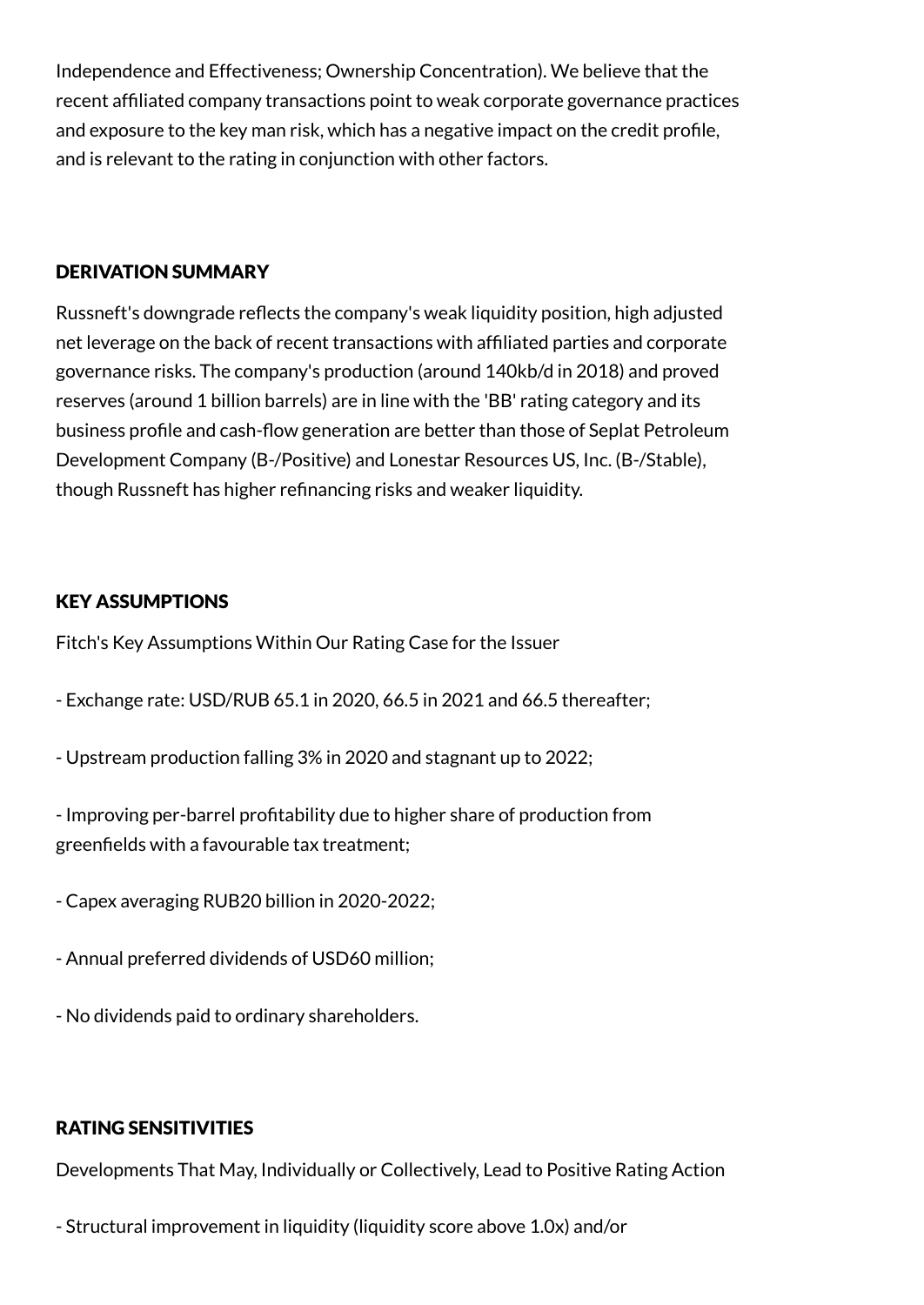demonstrated ability to attract external funding.

- Improved corporate governance practices, including fewer transactions with affiliated parties and efficient and independent corporate governance structure in place.

Developments That May, Individually or Collectively, Lead to Negative Rating Action

-Deteriorating liquidity position.

-FFO-adjusted net leverage (including preferred stock and prepayments) sustainably above 7x.

## LIQUIDITY AND DEBT STRUCTURE

Weak Liquidity: We assess Russneft's liquidity as weak with a projected one-year liquidity score at 0.4x. Alternative liquidity sources could include capex reduction, short-term prepayment deals, additional funding from VTB and funds provided by the shareholder. The company's liquidity position over the next three-to-five years is likely to remain weak based on the current debt maturity profile.

## SUMMARY OF FINANCIAL ADJUSTMENTS

- Russneft's operating lease expenses are capitalised at 6x and added to adjusted debt.

- Fitch treats preferred shares of Russneft as debt. The value of shares was RUB27 billion at end-2018.

- Fitch treats prepayments for oil deliveries from Glencore and other traders as debt (RUB28 billion at end-2018).

## ESG CONSIDERATIONS

Unless otherwise disclosed in this section, the highest level of ESG credit relevance is a score of 3. This means ESG issues are credit-neutral or have only a minimal credit impact on the entity, either due to their nature or to the way in which they are being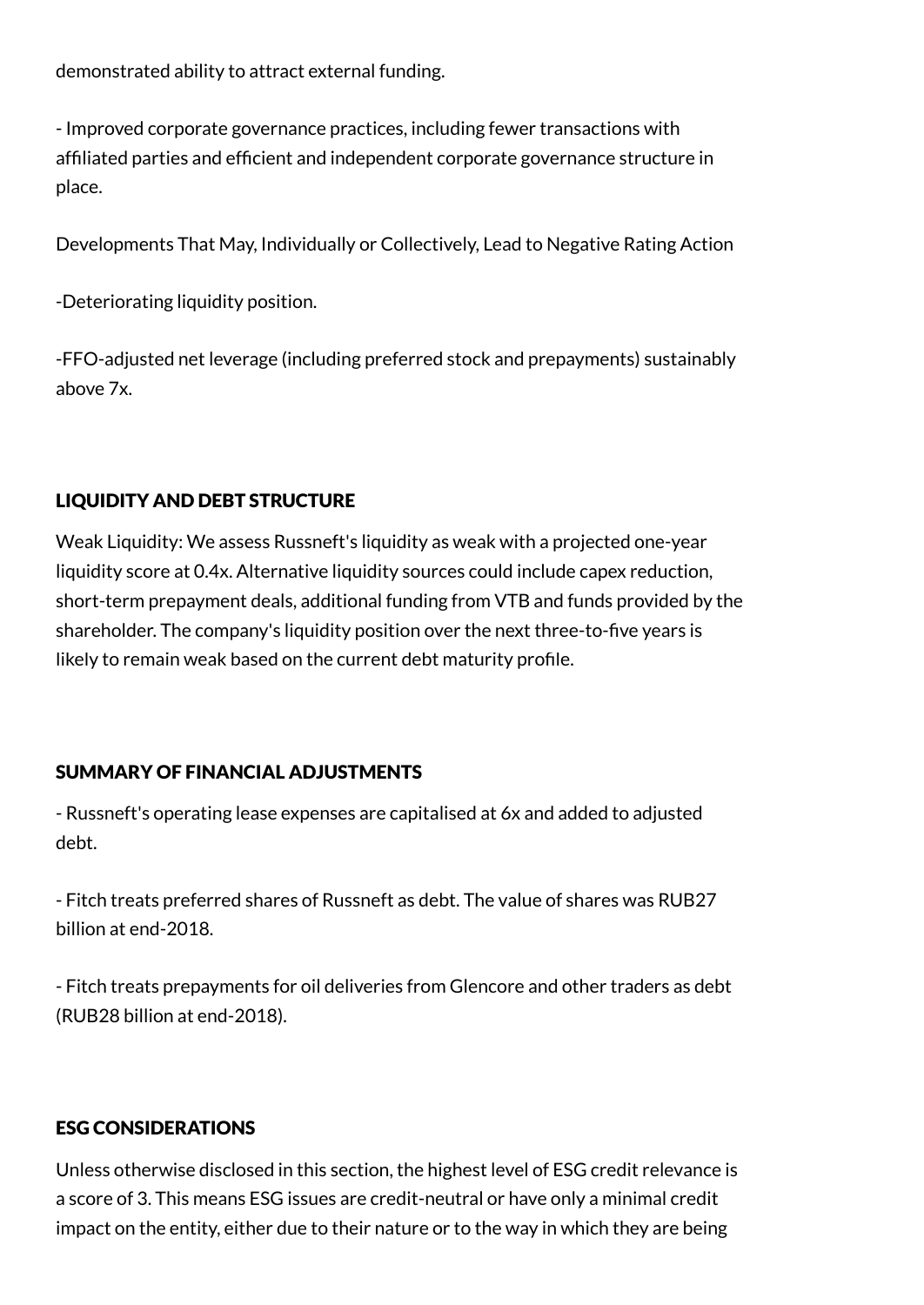managed by the entity.

Russneft has an ESG Relevance Score of 5 for Group Structure factor (eg Complexity, Transparency and Related-Party Transactions) due to material transactions with af�liated companies, including a loan and guarantees, which have been provided despite the company's already limited liquidity and have resulted in materially higher adjusted leverage. This has a negative impact on the credit profile, and is highly relevant to the rating, contributing to the downgrade.

Russneft has an ESG Relevance Score of 4 for Governance Structure (eg Board Independence and Effectiveness; Ownership Concentration). We believe that the recent affiliated company transactions point to weak corporate governance practices and exposure to the key man risk, which has a negative impact on the credit profile, and is relevant to the rating in conjunction with other factors.

For more information on our ESG Relevance Scores, visit www.fi[tchratings.com/esg](http://www.fitchratings.com/esg)

## RATING ACTIONS

| ENTITY/DEBT $\div$   | RATING $\div$ |      |           | <b>PRIOR <math>\div</math></b>         |
|----------------------|---------------|------|-----------|----------------------------------------|
| <b>PJSC RussNeft</b> | LT IDR        | CCC+ | Downgrade | <b>B</b> Rating<br>Outlook<br>Positive |

#### VIEW ADDITIONAL RATING DETAILS

## FITCH RATINGS ANALYSTS

**Dmitry Marinchenko, CFA, ACCA** Senior Director Primary Rating Analyst +44 20 3530 1056 Fitch Ratings Ltd 30 North Colonnade, Canary Wharf London E14 5GN

## **Slava Demchenko**

Associate Director Secondary Rating Analyst